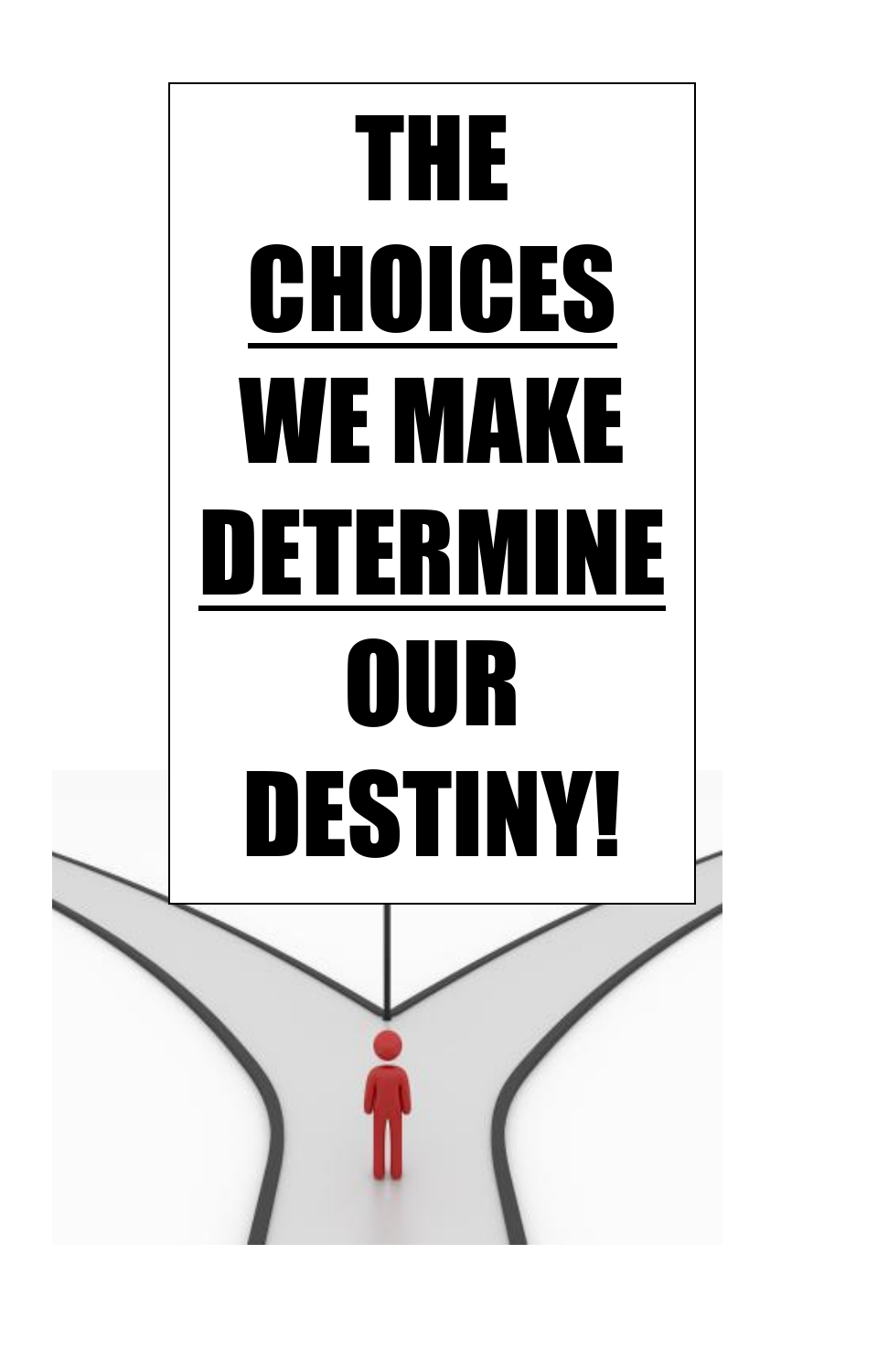### **TRUE CHRISTIANITY IS A**



### **NOT JUST A RELIGION**

"Behold what manner of love the Father has bestowed on us, that we should be called **children of God**! Therefore the world does not know us, because it did not know Him. Beloved, **now we are children of God**; and it has not yet been revealed what we shall be, but we know that when He is revealed, **we shall be like Him**, for we shall see Him as He is. And everyone who has this hope in Him purifies himself, just as He is pure." (1John 3:1-3)



"...giving thanks to **the Father who has qualified us to be partakers of the inheritance of the saints in the light**. He has delivered us from the power of darkness and

conveyed us into the kingdom of the Son of His love, in whom **we have redemption through His blood**, the forgiveness of sins. He is the image of the invisible God, the firstborn over all creation. For by Him all things were created that are in heaven and that are on earth, visible and invisible, whether thrones or dominions or principalities or powers. All things were created through Him and for Him. And He is before all things, and in Him all things consist. And He is the head of the body, the church, who is the beginning, the firstborn from the dead, **that in all things He may have the preeminence**." (Col 1:12-18)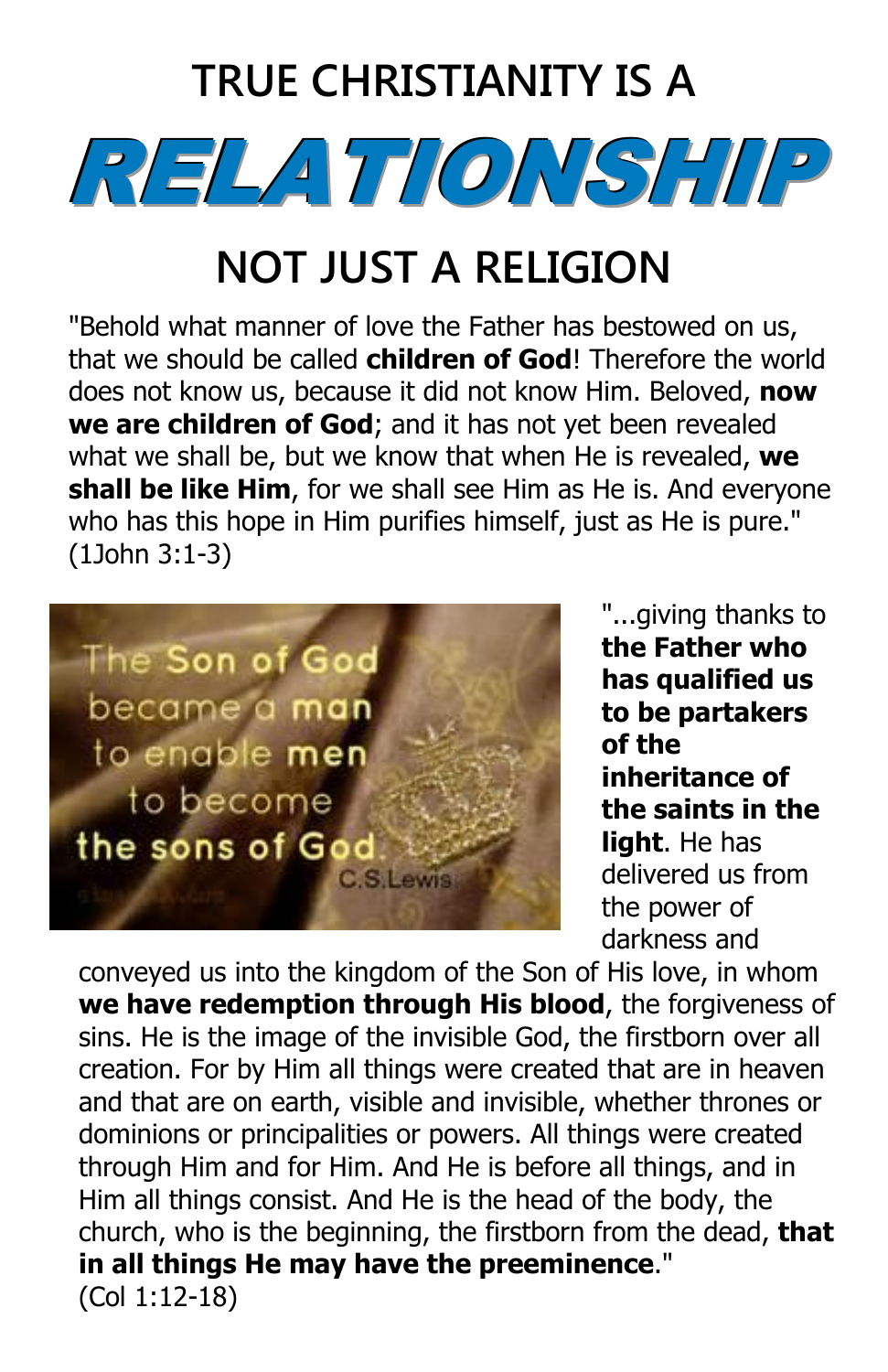### **AN AMAZING THING...**

# **ALMIGHTY GOD WANTS A** CLOSE PERSONAL RELATIONSHIP



"The thief does not come except to steal, and to kill, and to destroy. **I have come that they may have life**, and that they may have it more abundantly. I am the good shepherd. **The good shepherd gives His life for the sheep**. (John 10:10-11)

"For God so loved the world that **He gave His only begotten Son**, that whoever believes in Him should not perish but **have everlasting life**. For God did not send His Son into the world to condemn the world,



but that **the world through Him might be saved.** He who believes in Him is not condemned; but he who does not believe is condemned already, because he has not believed in the name of the only begotten Son of God." (John 3:16-18)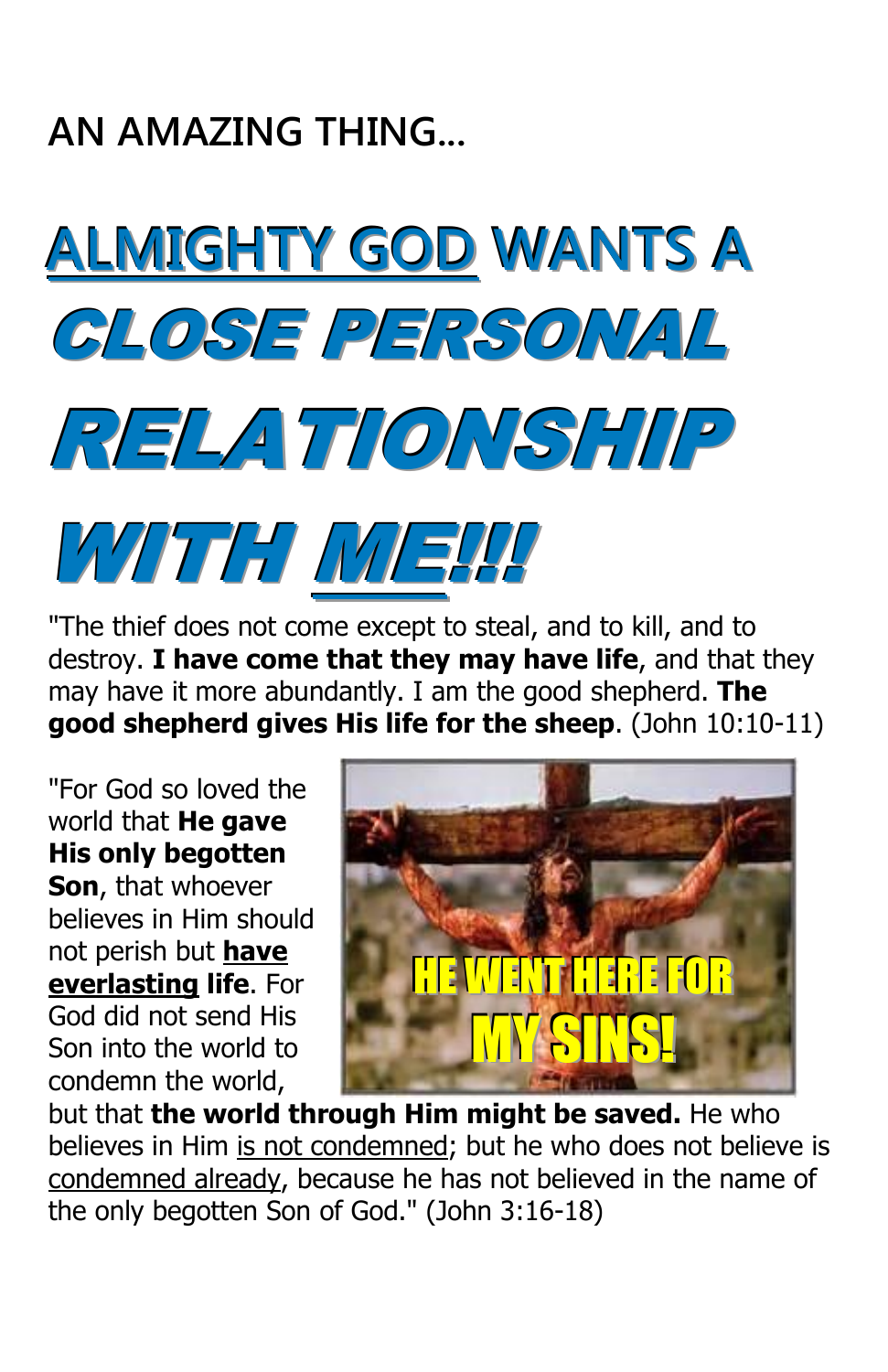# BUT, IT IS UP TO ME

"Jesus answered and said to him, **'Most assuredly, I say to you, unless one is born again**, he cannot see the kingdom of God... That which is born of the flesh is flesh, and **that which is born of the Spirit is spirit**. (John 3:3-6)



"For **whoever calls on the name of the LORD shall be saved**." (Romans 10:13)

"And the tax collector, standing afar off, would not so much as raise his eyes to heaven, but beat his breast, saying**, 'God,**

**be merciful to me a sinner!'** I tell you, **this man went down to his house justified** rather than the other (the other was a very religious man); for everyone who exalts himself will be humbled, **and he who humbles himself will be exalted**." (Luke 18:13-14)

"Thus says the Lord: 'Heaven is My throne, And earth is My footstool... **But on this one will I look: On him who is poor and of a contrite spirit, And who trembles at My word**.'" (Isaiah 66:1-2)



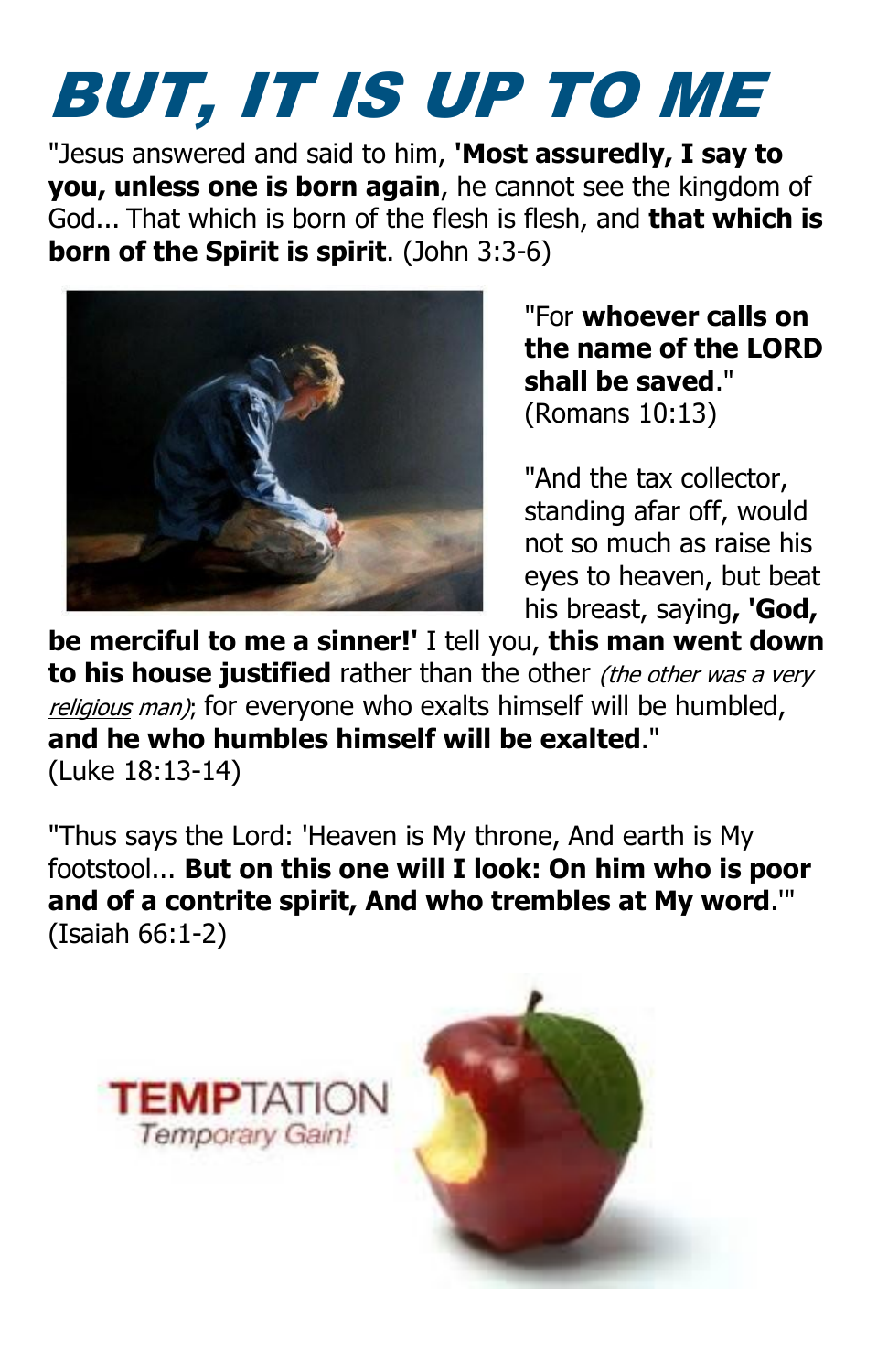### SATAN AND HIS WORLD WANT MY ATTENTION AND MY LIFE

#### "**Beware lest anyone cheat you** through philosophy and empty deceit, according to the tradition of men, according to the basic principles of the world, and not according to Christ." (Colossians 2:8)

"Be sober, be vigilant; because your adversary **the devil** walks about like a roaring lion, **seeking whom he may devour**." (1pETER 5:8)

## THREE VERY IMPORTANT

### HELPFUL STEPS

#### **1. FORGET PAST CONFESSED SINS**



"Brethren, I do not count myself to have apprehended; but one thing I do, **forgetting those things which are behind** and reaching forward to those things which are ahead" (Philippians 3:13)

#### **2. TRULY GRASP AND BELIVE GOD'S LOVE FOR ME**

"...that Christ may dwell in your hearts through faith; that you, being **rooted and grounded**

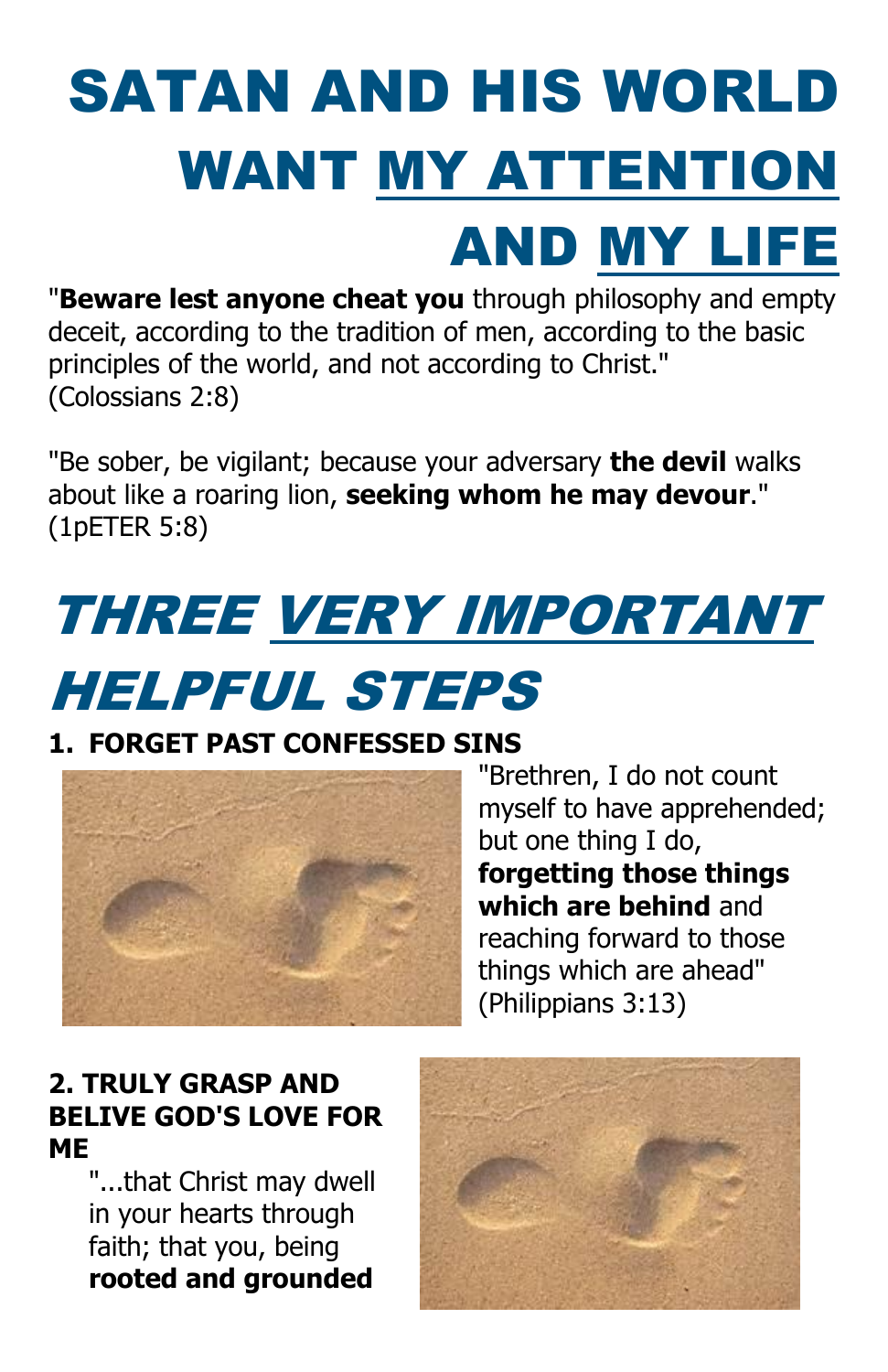**in love**, may be able to **comprehend** (grasp and make it my own) **with all the saints what is the width and length and depth and height— to know the love of Christ** which passes knowledge; that you may be filled with all the fullness of God. (Ephesians 3:17-19)



#### **3. COMMIT AND DEDICATE MY LIFE TO GOD'S PURPOSES**

(Jesus Christ prayed this about true Christians...)

"As You sent Me into the world, **I also have sent them into the world**." (John 17:18)

"You therefore, beloved, since you know this beforehand, beware lest you also fall from your own steadfastness, being led away with the error of the wicked; but **grow in the grace and knowledge of our Lord and Savior Jesus Christ**. **To Him be the glory both now and forever**. Amen." (2 Peter 3:17-18)

# THREE VERY IMPORTANT AND HARMFUL ERRORS



**1. TREATING GOD AS MY SERVANT RATHER THAN I AM HIS SERVANT**

"I beseech you therefore, brethren, by the mercies of God, that you **present your bodies a living sacrifice, holy, acceptable to God**, which is your reasonable service." (Romans 12:1)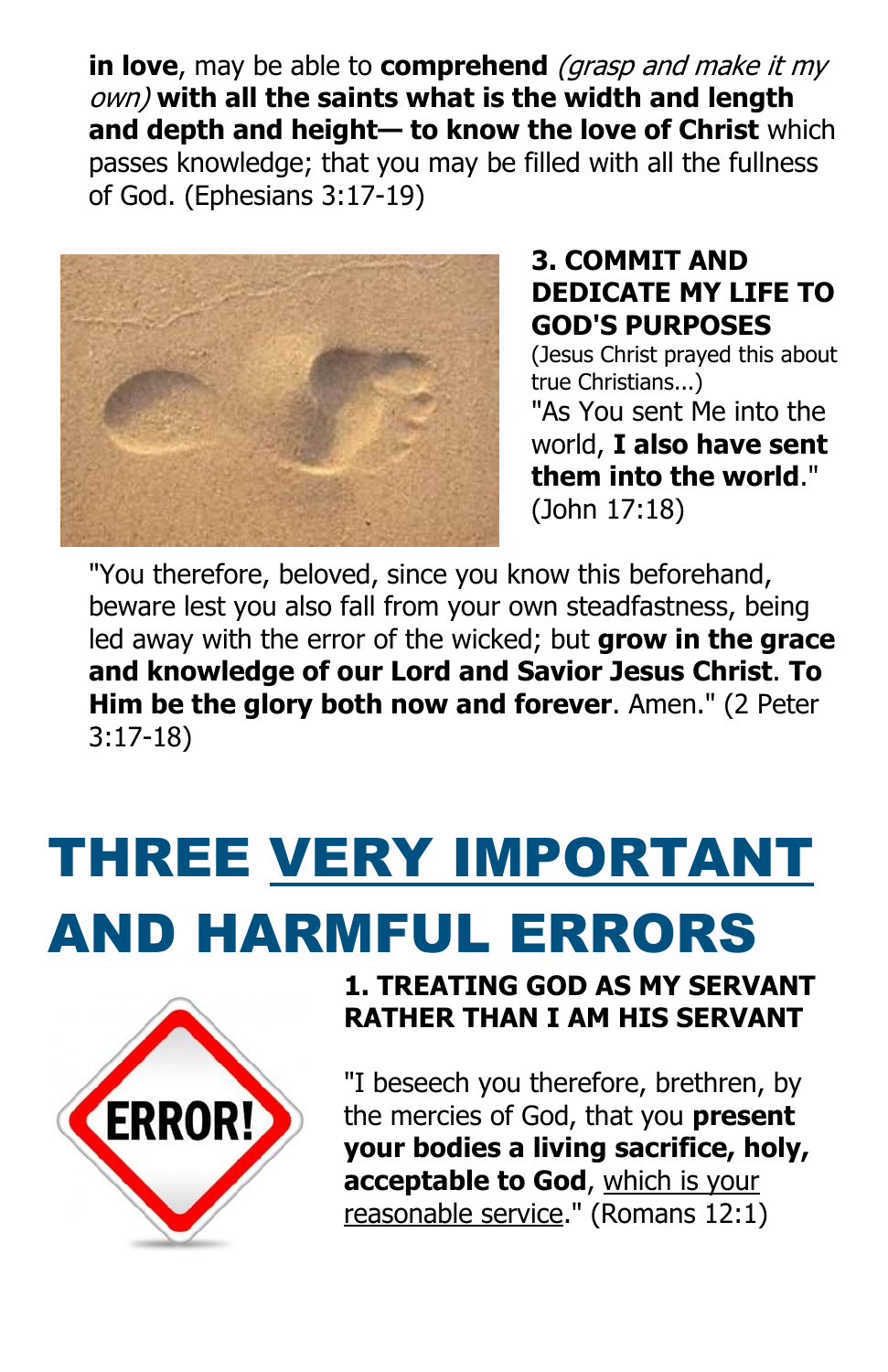#### **2. NOT REALLY GRASPING AND LIVING IN GOD'S LOVE** "**As the Father loved Me, I also have loved you**; abide in

My love." (John 15:9)

#### "**If you love Me, keep My commandments**." (John 14:15)

"And we have known and believed the love that God has for us. **God is love, and he who abides in love abides in God, and God in him**." (1John 4:16)

"Or do you not know that **your body is the temple of the Holy Spirit who is in**



**you**, whom you have from God, and **you are not your own**? For you were bought at a price; therefore glorify God in your body and in your spirit, **which are God's**." (1Corinthians 6:19-20)

"And whatever you do in word or deed**, do all in the name of the Lord Jesus, giving thanks to God the Father through Him**." (Colossians 3:17)

#### **3. NOT BELIEVING THAT WHAT I DO AFFECTS MY LIFE AND MY RELATIONSIP** (not His love) **WITH GOD**



"**Do not be deceived**, God is not mocked; for **whatever a man sows, that he will also reap**." (Galatians 6:7)

"Therefore we make it our aim, whether present or absent, **to be well pleasing to Him**. For **we must all appear before the judgment**

**seat of Christ**, that each one may receive the things done in the body, **according to what he has done, whether good or bad**." (2Corinthians 5:9-10)